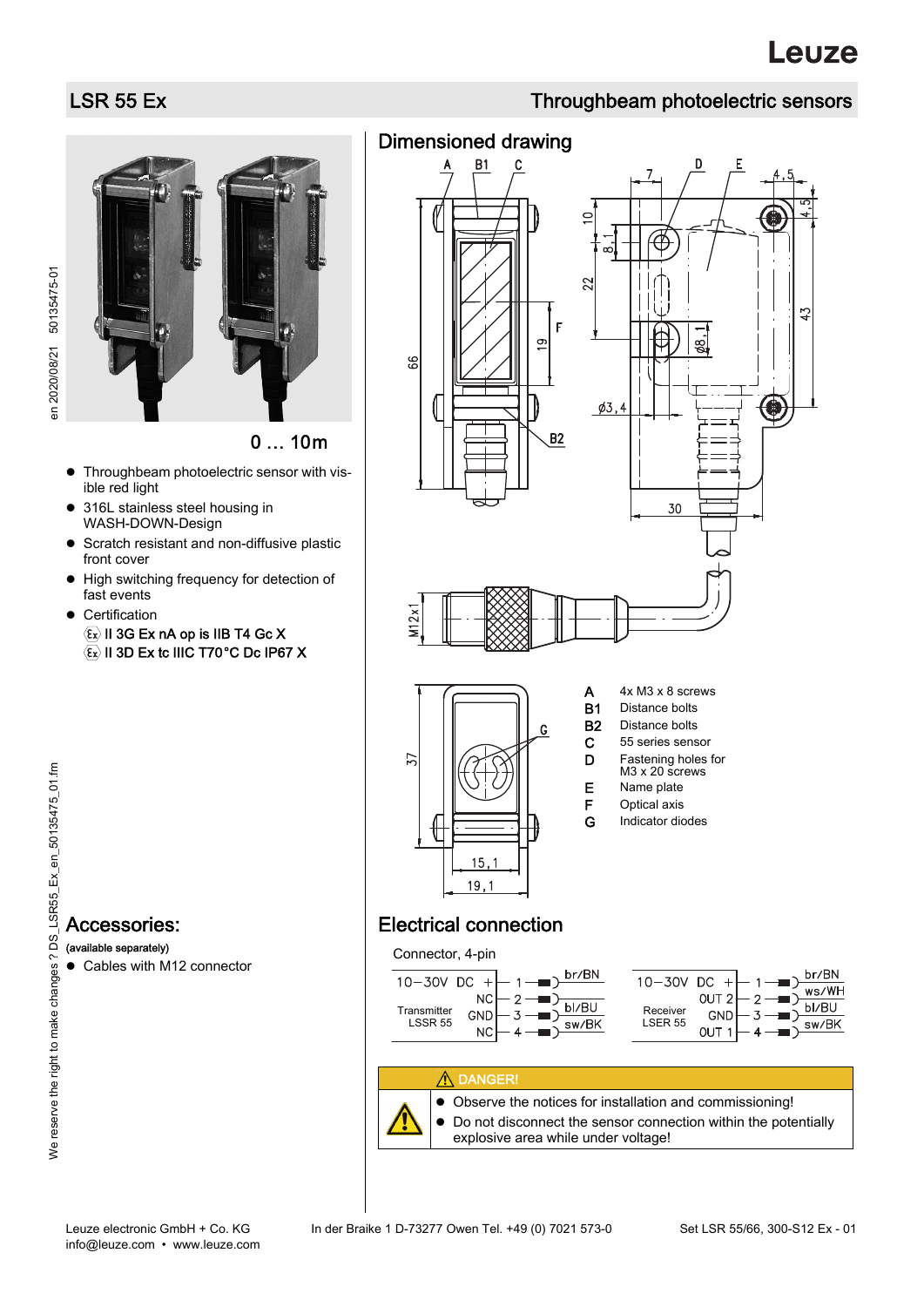# **euze**

### LSR 55 Ex



0 … 10m 0.05 … 8.5m LED (modulated light)  $1,000$ Hz (see order guide)<br>0.5ms 10 ... 30 VDC (incl. residual ripple)  $\leq$  15% of U<sub>B</sub> Open-circuit current 14mA (per sensor) 2 push-pull switching outputs Pin 2: PNP dark switching, NPN light switching Pin 4: PNP light switching, NPN dark switching Function Light/dark switching Light path free, no function reserve Housing **AISI 316L** stainless steel, DIN X2CrNiMo17132, W.No1.4404<br>Housing design **AISI 316L STAIN WASH-DOWN** design  $Ra \leq 2.5$ Connector AISI 316L stainless steel, DIN X2CrNiMo17132, W.No1.4404<br>Optics cover Coated plastic (PMMA), scratch resistant and non-diffusive Optics cover Coated plastic (PMMA), scratch resistant and non-diffusive Operation Plastic (TPV-PE), non-diffusive Cable 300 mm with M12 connector, 4-pin -20°C … +50°C/-30°C … +60°C III<br>IP 67, IP 69K <sup>9)</sup><br>ECOLAB, Clea<u>n</u>Proof+ Tested in accordance with ECOLAB and CleanProof+ (see Re-

> $\langle \overline{\epsilon}_x \rangle$  II 3G Ex nA op is IIB T4 Gc X  $\langle \widehat{\epsilon}_x \rangle$  II 3D Ex tc IIIC T70 °C Dc IP67 X

1) Typ. operating range limit: max. attainable range without function reserve 2) Operating range: recommended range with function reserve

- 
- 3) Average life expectancy 100,000h at an ambient temperature of 25°C The push-pull switching outputs must not be connected in parallel
- 
- 5) Typical value for the stainless steel housing<br>6) Operating temperatures of +70 °C permissible only briefly (≤ 15min)
- 7) 2=polarity reversal protection, 3=short circuit protection for all transistor outputs
- 
- 8) Rating voltage 50V 9) Only in combination with M12 connector

### Order guide

| <b>Selection table</b><br>Equipment $\Psi$ | Order code $\rightarrow$                            | ତ କ<br>ବ<br><b>8</b> 88<br>507<br>507<br>g g<br><b>공</b> 분동 |
|--------------------------------------------|-----------------------------------------------------|-------------------------------------------------------------|
| Switching output                           | 2x push-pull output                                 |                                                             |
| Switching function                         | 1 PNP light switching and NPN dark switching output |                                                             |
|                                            | 1 PNP dark switching and NPN light switching output |                                                             |
| Connection                                 | Cable 300 mm with M12 connector, metal, 4-pin       |                                                             |
| Indicators                                 | green LED: ready                                    |                                                             |
|                                            | yellow LED: switching output                        |                                                             |
| <b>Features</b>                            | Activation input                                    |                                                             |



 $Tw2$ 

y1

x

 $\begin{array}{|c|c|c|c|c|}\n\hline\n0 & 8.5 & 10 \\
\hline\n\end{array}$ 

**Tables** 

### **Notes**

A light axis consists of a transmitter and a receiver with the following designations:

 $LSR = Complete light axis$ <br> $LSSR = Transmitter$ LSSR = Transmitter<br>LSER = Receiver Receiver

A list of tested chemicals can be found in the first part of the product description.

### Observe intended use!

- $\%$  This product is not a safety sensor and is not intended as personnel protection.
- The product may only be put into operation by competent persons.
- Only use the product in ac- cordance with its intended use.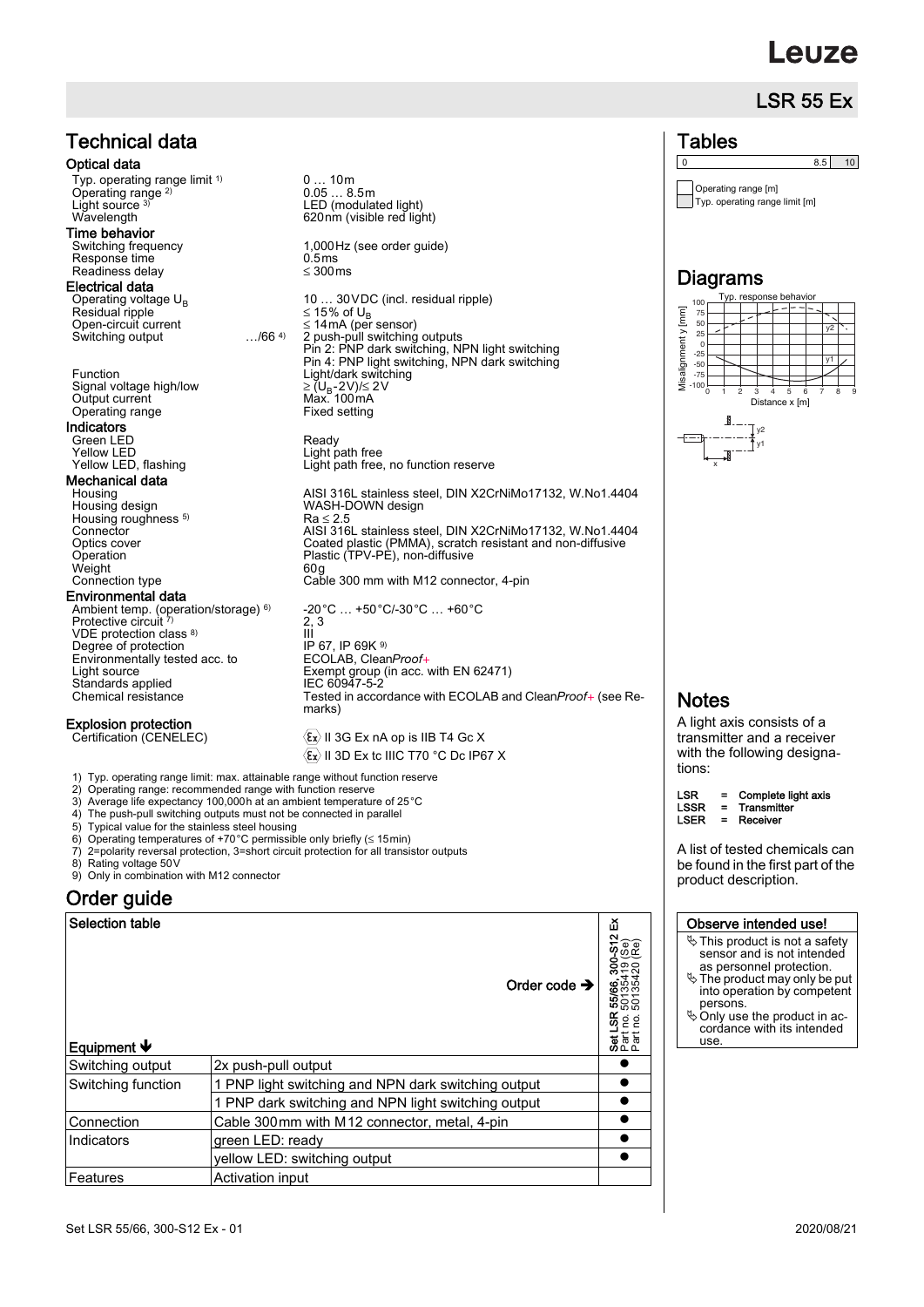### LSR 55 Ex Throughbeam photoelectric sensors

### Notices for the safe use of sensors in potentially explosive areas

The valid range encompasses devices of Group II, Category 3, Zones 2 ("Gas Ex") and 22 ("Dust Ex").

### **A** ATTENTION!

- Check whether the equipment classification corresponds to the requirements of the application.
- A safe operation is only possible if the equipment is used properly and for its intended purpose.
- Electrical equipment may endanger humans and (where applicable) animal health, and may threaten the safety of goods if used incorrectly or under unfavorable conditions in potentially explosive areas.
- The applicable national regulations (e.g. EN 60079-14) for the configuration and installation of explosion-proof systems must be observed.

### Installation and Commissioning

- The devices must only be installed and commissioned by trained electricians. They must be aware of the regulations and operation of explosion-proof equipment.
- Static charge on plastic surfaces must be avoided.
- To prevent unintentional separation under voltage, devices with connector (e.g. Series 46B) must be equipped with a safeguard or a mechanical interlocking guard (e.g. K-V M12-Ex, part no. 50109217). The warning sign "Do not disconnect under voltage" that is supplied with the device must be attached to the sensor or its mounting bracket so that it is clearly visible.
- Devices with terminal compartment lid (e.g. Series 96) must only be commissioned if the terminal compartment lid of the device is properly sealed.
- Connection cables and connectors must be protected from excessive or unintended pulling or pushing strain.
- Prevent dust deposits from forming on the devices.
- Metallic parts (e.g. housing, mounting devices) are to be integrated into the potential equalization to prevent electrostatic charge.

### Maintenance

- $\bullet$  No changes may be made to explosion-proof devices.
- Repairs may only be performed by persons trained for such work or by the manufacturer.
- Defective devices must be replaced immediately.
- Cyclical maintenance is generally not necessary.
- Depending on the environmental conditions, it may occasionally be necessary to clean the optical surfaces of the sensors. The cleaning must only be performed by persons trained for performing this task. We recommend the use of a soft and damp cloth. Cleaning agents containing solvents must not be used.

### Chemical resistance

- The sensors demonstrate good resistance against diluted (weak) acids and bases.
- Exposure to organic solvents is possible only under certain circumstances and only for short periods of time.
- Resistance to chemicals must be examined on a case by case basis.

### Special conditions

The devices must be installed in such a way that they are protected from direct exposure to UV rays (sunlight).